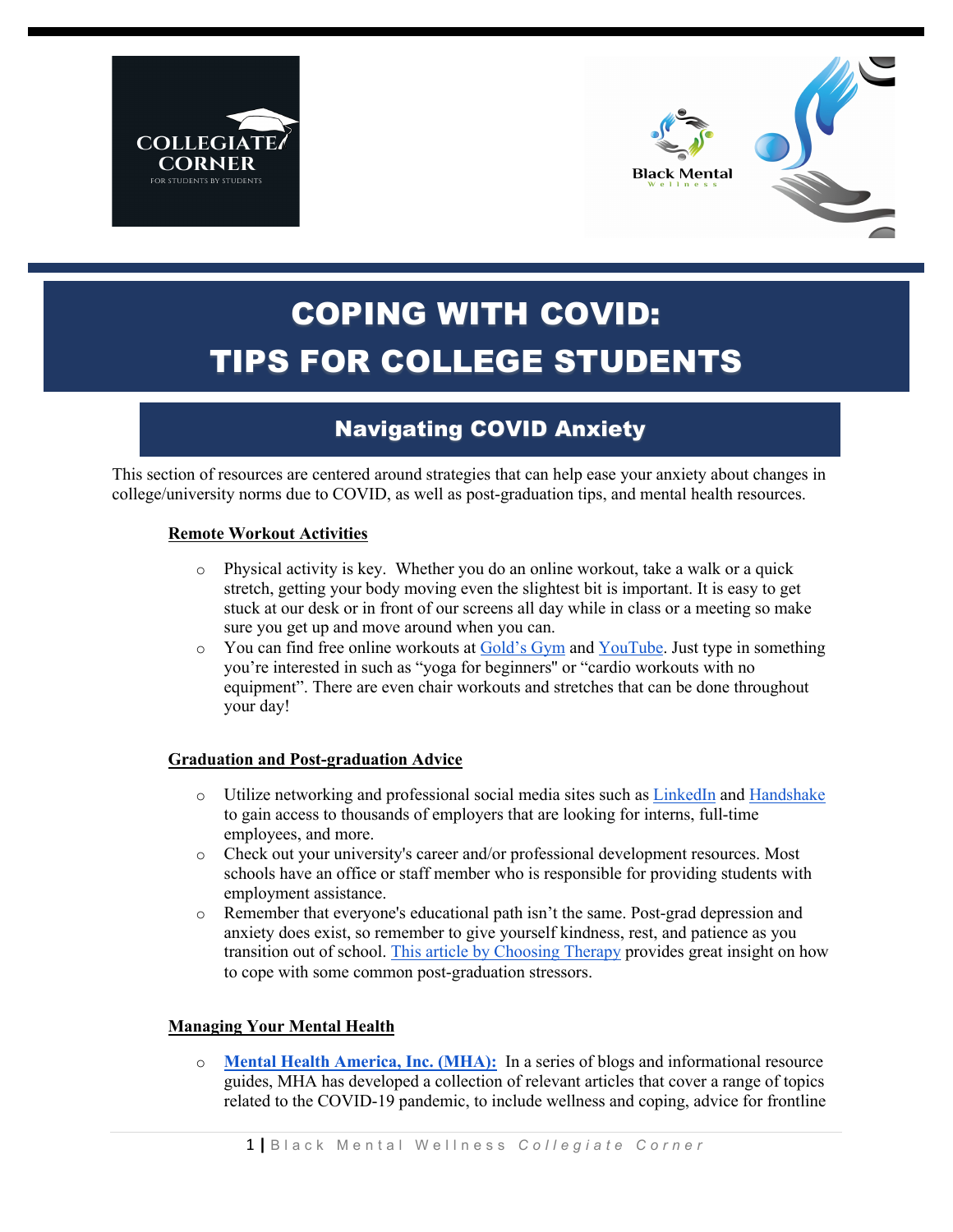



- o workers, information describing how to address existing mental health concerns in times of crisis, caregiving/parenting resources, mental health screening tools, and resources for BIPOC and LGBTQIA+ communities.
- o **National Alliance on Mental Illness (NAMI):** The National Alliance on Mental Illness **(**NAMI) has provided a thorough COVID-19 resource guide that offers information on a plethora of topics including general information about the pandemic, mental and physical health concerns that may arise as a result of the pandemic, information on the vaccine, and resources for those looking to pursue mental health treatment.
- o Mental health services: Many universities and clinicians in private practice are offering virtual telehealth appointments for therapy. Psychology Today has a resource tool that can help with finding a therapist that meets the criteria for a therapist that you are looking for such as areas of expertise, experience, and race.
- o Boris Lawrence Henson Foundation: The Boris Lawrence Henson Foundation offers free youth and young adult virtual support groups. Group description, facilitator, and contact information can be found within the listing.
- o The Steve Fund provides a wealth of information to support the mental and emotional health of college students of color. They offer a free crisis line, webinars, blogs, and workshops for college students on mental health and well-being.
- o Black Emotional and Mental Health Collective (BEAM): The mission of BEAM is to remove the barriers that Black people experience getting access to or staying connected with emotional health care and healing. They offer a Black wellness directory, journal prompts, information on crisis hotlines across the country, and a variety of toolkits and resources.
- o The Jed Foundation: The Jed Foundation provides lots of resources and information on mental health for young adults and tips specifically for college students.
- o Press Pause: This online resource encourages students through the use of videos and blogs, to use simple mindfulness techniques like breathing exercises, meditation, perspective checks, music, and movement.
- o Headspace This app provides opportunities to practice meditation and mindfulness techniques. There is a reduced student rate of \$9.99/year.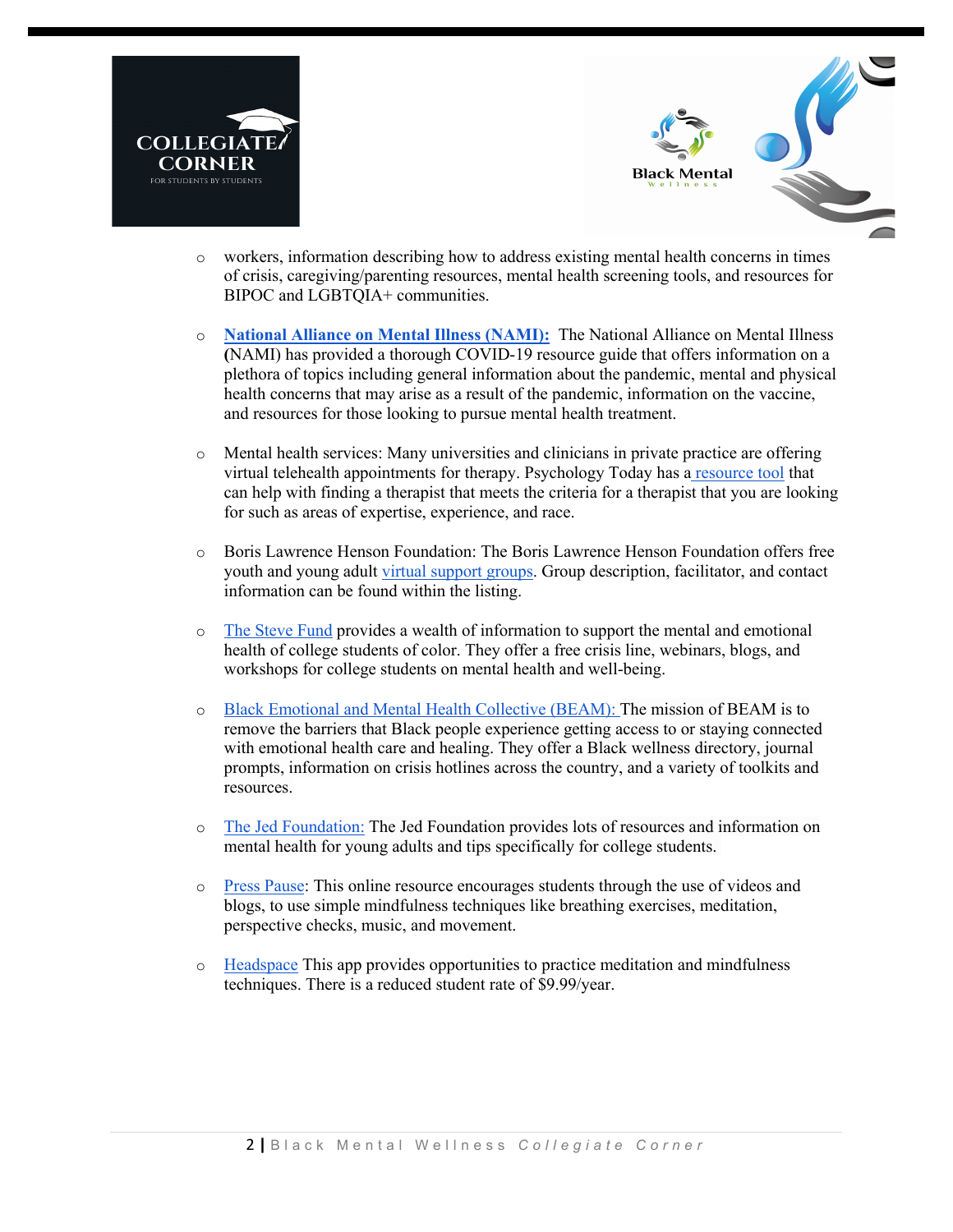



### Financial Resources

This section of resources provides information for students who may be experiencing financial stress. Use the resources below to help you manage your money during college and the postgraduate years.

- o **Candid Learning:** is a non-profit organization that focuses on spreading awareness about emergency financial resources that are available to those experiencing financial hardships as a result of the pandemic. Candid Learning also provides information about grant programs that are available for aspiring artists, individuals, nonprofit organizations, small businesses, and other cash assistance programs that are available throughout the country.
- o **Federal Emergency Management Agency (FEMA):** FEMA has developed a resource guide that provides information about financial support services and opportunities such as food assistance programs, economic resources for businesses and non-profit organizations, daycare/childcare services, and healthcare.
- o **USA Gov Official Guide to Government Information and Services:** The USA Gov website provides an overview of opportunities for financial assistance, COVID-19 rent assistance programs and mortgage relief, and available resources for food programs.
- o Cash Course: is a free, online educational resource designed specifically for college students. Created with input from real students and universities, CashCourse equips you with information that helps you make informed financial decisions, from orientation to graduation and beyond.
- o United Negro College Fund: The United Negro College Fund (UNCF) is the oldest organization in the United States that is dedicated solely to the educational advancement of African Americans
- o Financial Support: There are many grants and financial aid opportunities that have been released since the pandemic started. To find out available emergency grants at your school, Google "COVID Emergency Grants" plus your school's name. You can also contact your financial aid office as well to see what resources they can share.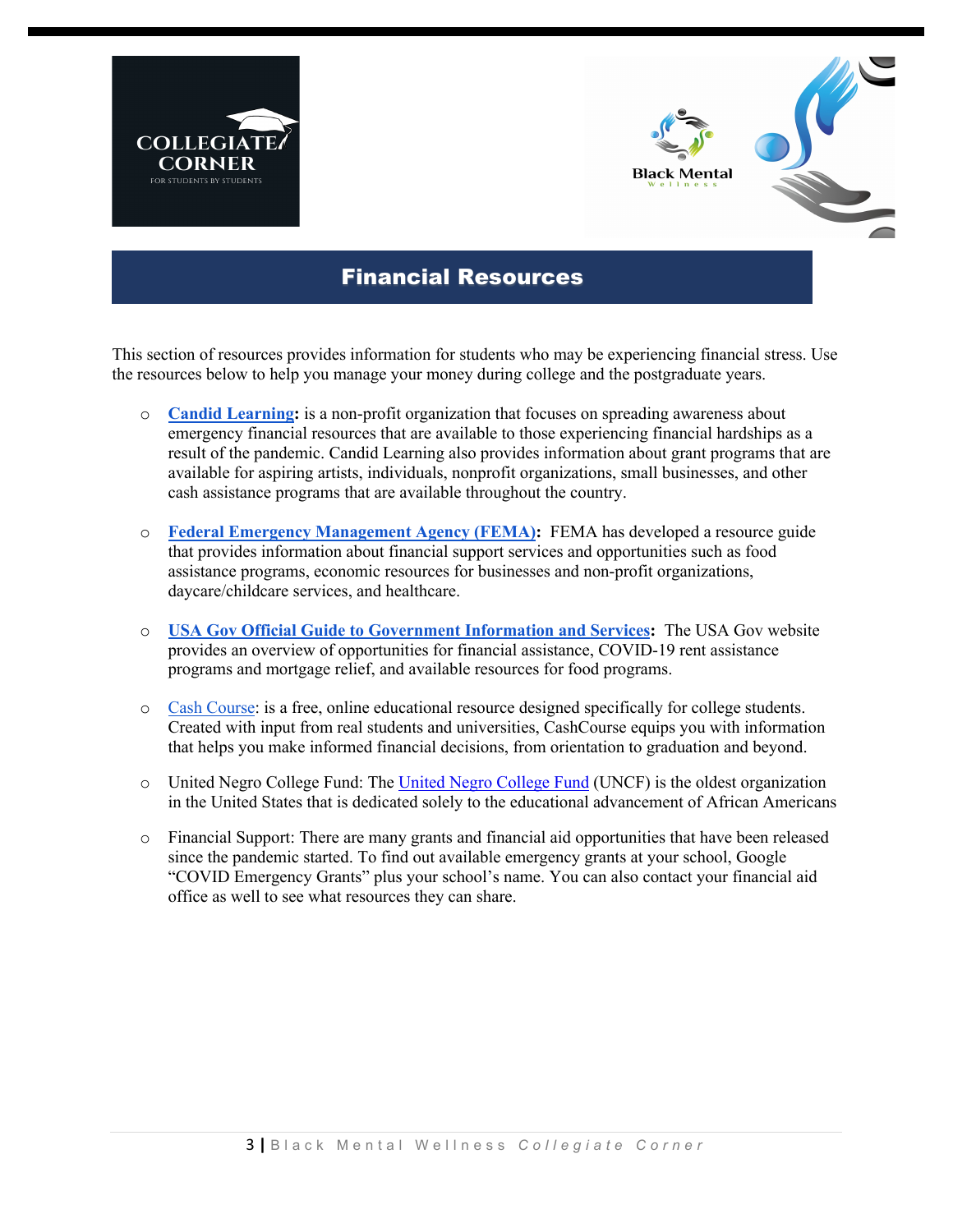



### Academic Success, Time Management, and Work-Life Balance

This section of resources provides information to support college students in implementing strategies to improve organization, time management, and work-life balance. Getting organized and managing time effectively can be very challenging for college students. Below are a few resources that may help.

#### **Tips for Academic Success**

- o **8 Tips to Stay Organized in College:** Whitney Sandoval of Best Colleges created a detailed guide centered around the following topics: 1) organization as a life skill, 2) organization to increase productivity, 3) scheduling, and 4) self-care.
- o **7 Tips to Increase Your Productivity as a Student:** The College of Adult Learning has outlined seven easy-to-follow steps to help college students boost their productivity. Dr. Ciera Graham of Best Colleges also created an interactive guide on productivity hacks for college students.
- o **Understanding and Overcoming Procrastination:** The McGraw Center for Teaching and Learning provides twelve steps to overcome procrastination. Some of their most notable suggestions include reflecting on the reasons why you procrastinate, altering your perspective, and achieving your goals and changing your habits.

### **Time Management**

- o **Time management tips for busy college students:** Purdue Global University has highlighted several time management tips for college students. Tips include: 1) Identify time-wasters and set goals, 2) Plan ahead by creating a to-do list, 3) Tackle small tasks to start, 4) Only do one thing at a time, 5) Establish routines, 6) Use breaks wisely, 7) Take time off and 8) Learn to delegate.
- o **Time Management Strategies: Tips for balancing college and life:** Southern New Hampshire University created a resource page that provides helpful time management resources. This resource also includes testimonials from current and former college students who share their experiences successfully managing their time in school.
- o **9 Practical Time Management Tips for College-Bound Students:** Marymount University has an outline of nine easy-to-follow tips for managing time in college. Identifying effective time management strategies can help you have a more positive experience in college.